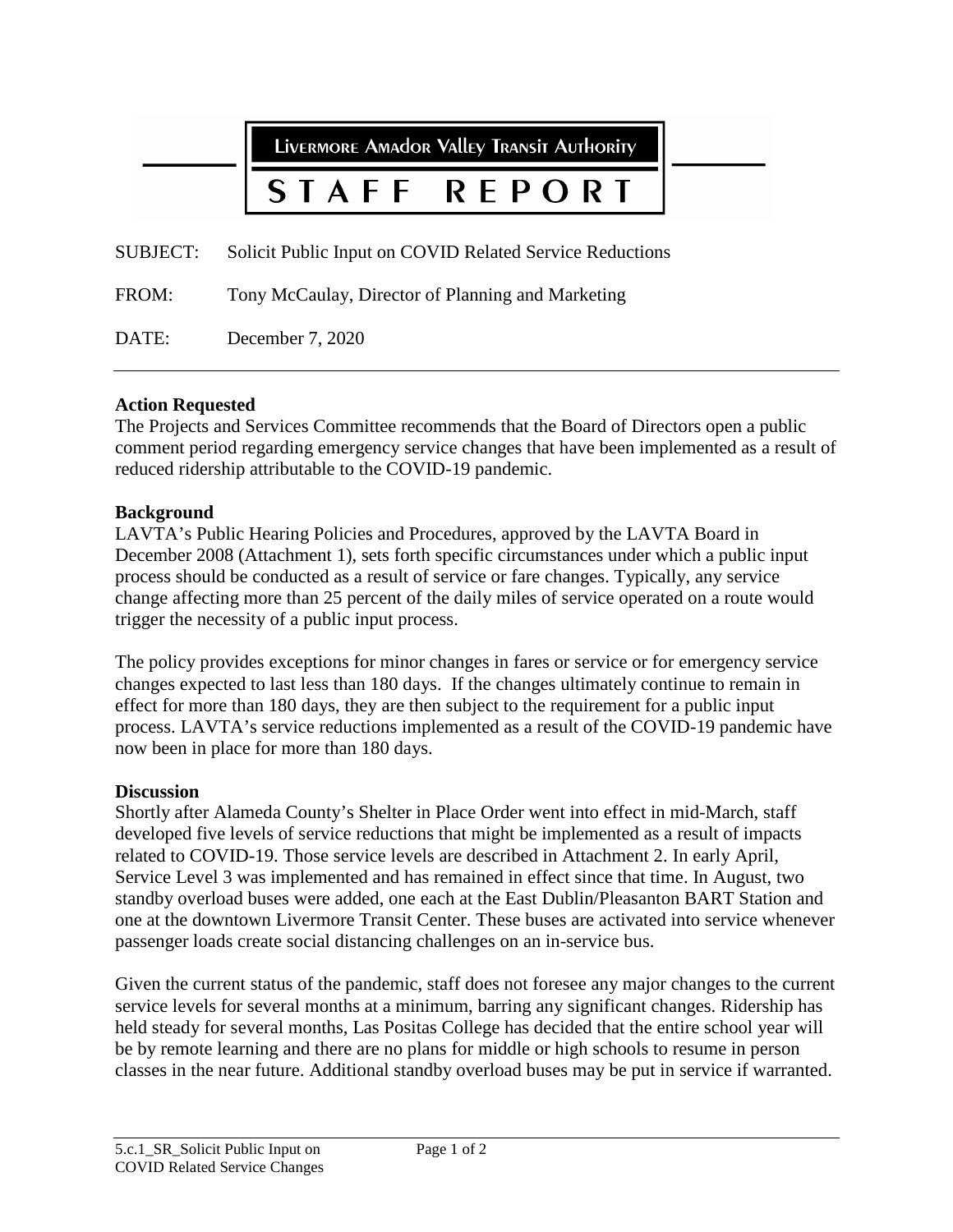A transition to Service Level 4 would likely only be triggered by either a significant reduction in retail activity or other restrictions imposed by the county health officer.

# **Next Steps**

Staff proposes that the public comment period commence upon Board action on December 7 and continue through Friday January 8, 2021. During the public comment period, LAVTA Staff will publish a notice regarding the nature of the public input process in the Pleasanton Weekly and The Independent. Staff will also solicit passenger input via the following channels: a press release, signage on all buses and posts on the wheelsbus.com website and social media channels.

Input received during the public input process will be summarized and presented to the Projects and Services Committee in January and to the full Board at their February 1 meeting. Any staff recommendations resulting from the public input process will also be presented to the committee.

# **Recommendation**

The Projects and Services Committee recommends that the Board of Directors open a public comment period regarding emergency service changes that have been implemented as a result of reduced ridership attributable to the COVID-19 pandemic.

Attachments:

- 1. LAVTA's Public Hearing Policies and Procedures
- 2. LAVTA's Five-Level COVID Related Service Impact Plan

*Approved:*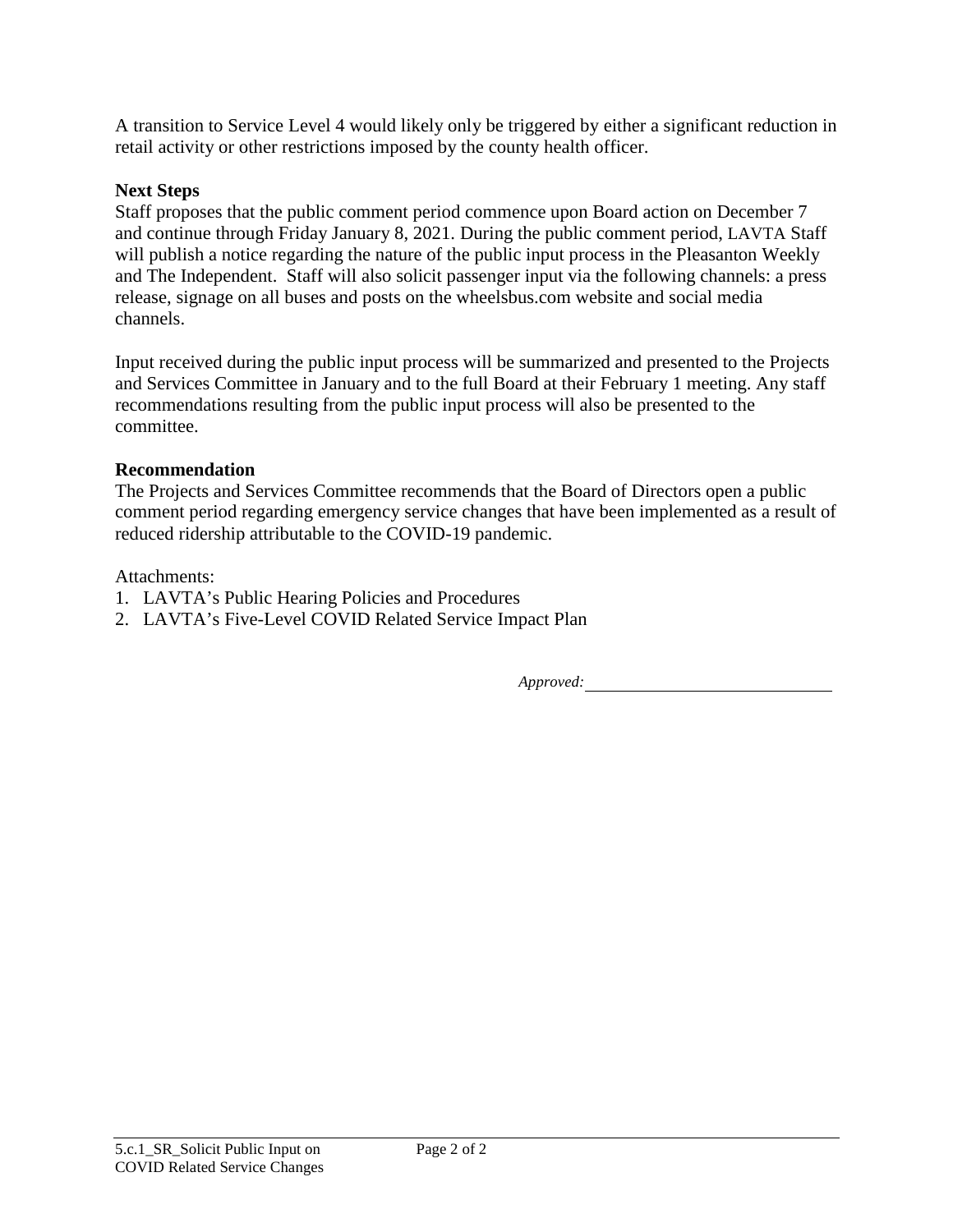*ATTACHMENT 1: LAVTA'S PUBLIC PARTICIPATION PLAN* 

## **PUBLIC HEARING POLICIES AND PROCEDURES Adopted December 1, 2008**

## **I. BACKGROUND**

The Livermore Amador Valley Transit Authority (LAVTA) is required by Federal law to establish a policy which describes a process to solicit and consider public comment prior to raising fares or implementing a major reduction of transit services.

## **II. LAVTA POLICY**

- 1. It shall be LAVTA's policy that public comments be solicited prior to:
	- (i) Any permanent change which increases fares on LAVTA's/WHEELS fixed route service.
	- (ii) Any permanent change which increases fares on LAVTA's Dial-A-Ride paratransit service.
	- (iii) A twenty-five percent (25%) or more reduction of the number of daily transit revenue vehicles of a route; i.e., the total number of miles operated by all vehicles in revenue service for a particular day of the week on an individual route.
	- (iv) A twenty-five percent (25%) or more reduction of the number of transit route miles of a route; i.e., the total mileage covered during the one round trip by a vehicle in revenue service on a particular route.
	- (v) Proposed introduction of a new route.
- 2. It shall be LAVTA's policy that the following are ordinarily exempt from the requirement of public comment and public hearing:
	- (i) A minor change in fare or service. Examples would be temporarily reduced or promotional fares, minor reroutes or minor temporary reroutes due to street construction or minor schedule changes.
	- (ii) Experimental or emergency service or fare changes expected to exist fewer than 180 days and standard seasonal variation in service. If these changes ultimately continue to remain in effect for more than 180 days, they will be the subject of public comment and public hearing.

## **III. PROCEDURES**

## 1. **PRIOR COMMITTEE CONSIDERATION**

All public hearings are to be called by a LAVTA Committee or the Board of Directors. However, when authorized by the Chair, the Executive Director may call a public hearing that is required by law or by District policy when doing so would move the process forward in a timely manner.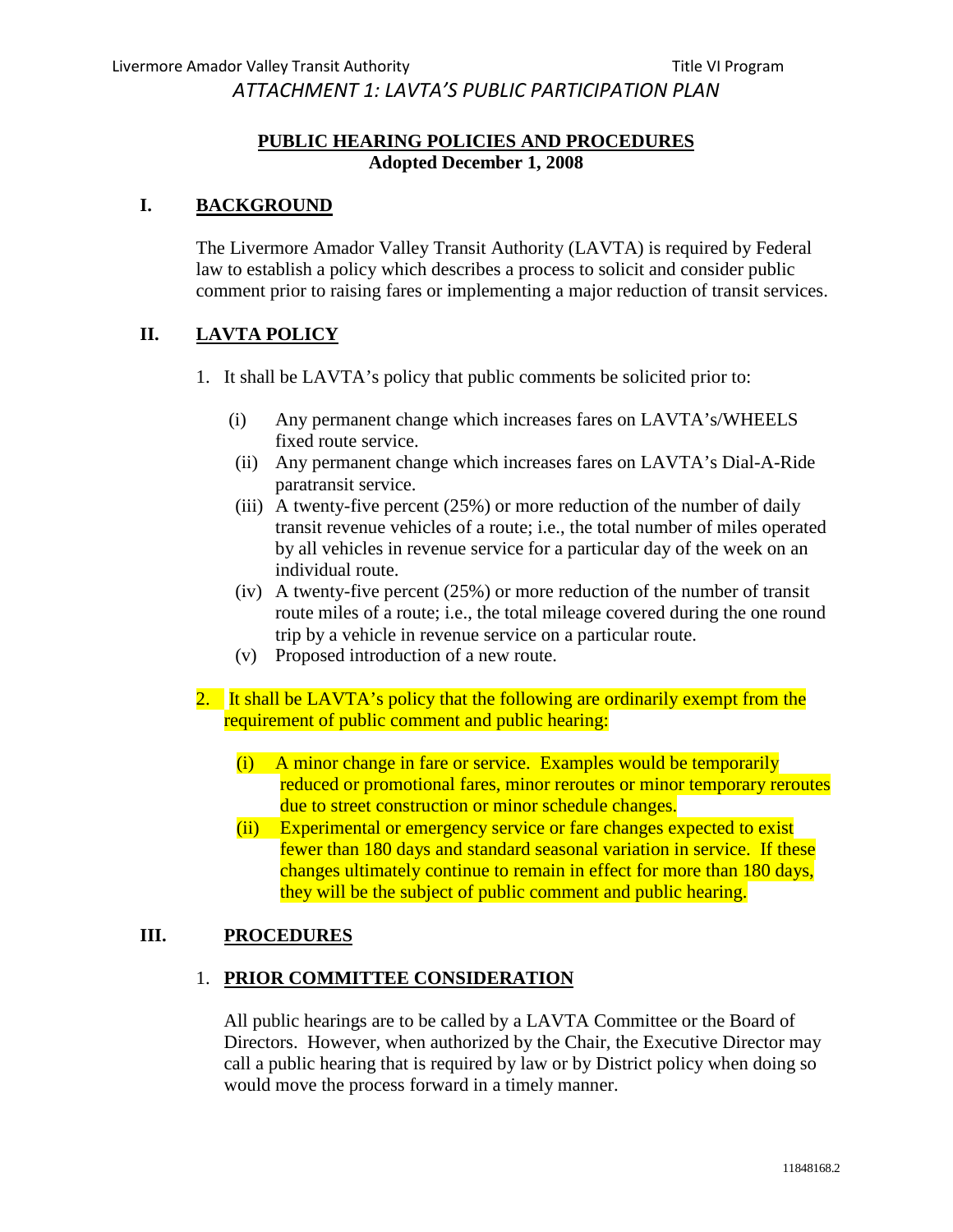# *ATTACHMENT 1: LAVTA'S PUBLIC PARTICIPATION PLAN*

As a general rule, no hearing will be called until the subject of the hearing has been reviewed by the Operations Committee. In particular with regard to the proposed implementation of a new or revised route, LAVTA staff will recommend to the Operations Committee, as well as to Board Members from affected cities that do not serve on the Operations Committee, the specific element(s) in the Public Outreach Toolbox (see attachment) to use for the public hearing.

The Operations Committee report to the Board should identify the subject of the hearing, explain what objectives are sought to be achieved by the proposal which will be considered at the hearing and indicate whether the hearing is legally required prior to Board action on the subject. The report shall also address whether there is a particular sector of the public that needs to be involved. However, if time does not permit prior committee consideration, the Executive Director may refer the matter directly to the Board.

## 2. **PUBLIC NOTIFICATION**

When required, the public comment process will generally begin with the publishing of a notice 30 calendar days in advance of the public hearing date in the local newspaper of general distribution. Shorter notice may be given when permitted by law and when financial, operational, or scheduling considerations make it infeasible to provide 30 days advance notice. At a minimum, the notice must be published at least 10 days prior to the hearing. LAVTA will also post the notice publicizing the hearing on its website.

If specific groups or neighborhoods would be affected by a proposed change, LAVTA shall use best efforts to publish the notice in newspapers, if any, oriented to such groups or neighborhoods and to otherwise publicize the hearing to reach such groups or neighborhoods.

This notice will set a specific place, date and time for one or more public hearings. Written comments will also be accepted on the proposed changes until the opening of the public hearing.

#### 3. **SCHEDULING PUBLIC HEARING(S)**

The public hearing(s) will be scheduled at a time, date and place designated in the public notice. The facility utilized for public hearings will be accessible to persons with disabilities. Special arrangements will be made for sight or hearing impaired persons if requested.

## 4. **PROCEDURE FOR CONDUCTING PUBLIC HEARING**

Forms will be available to attendees to register their presence and desire to speak. Public hearings will begin with a reading of the public notice, purpose and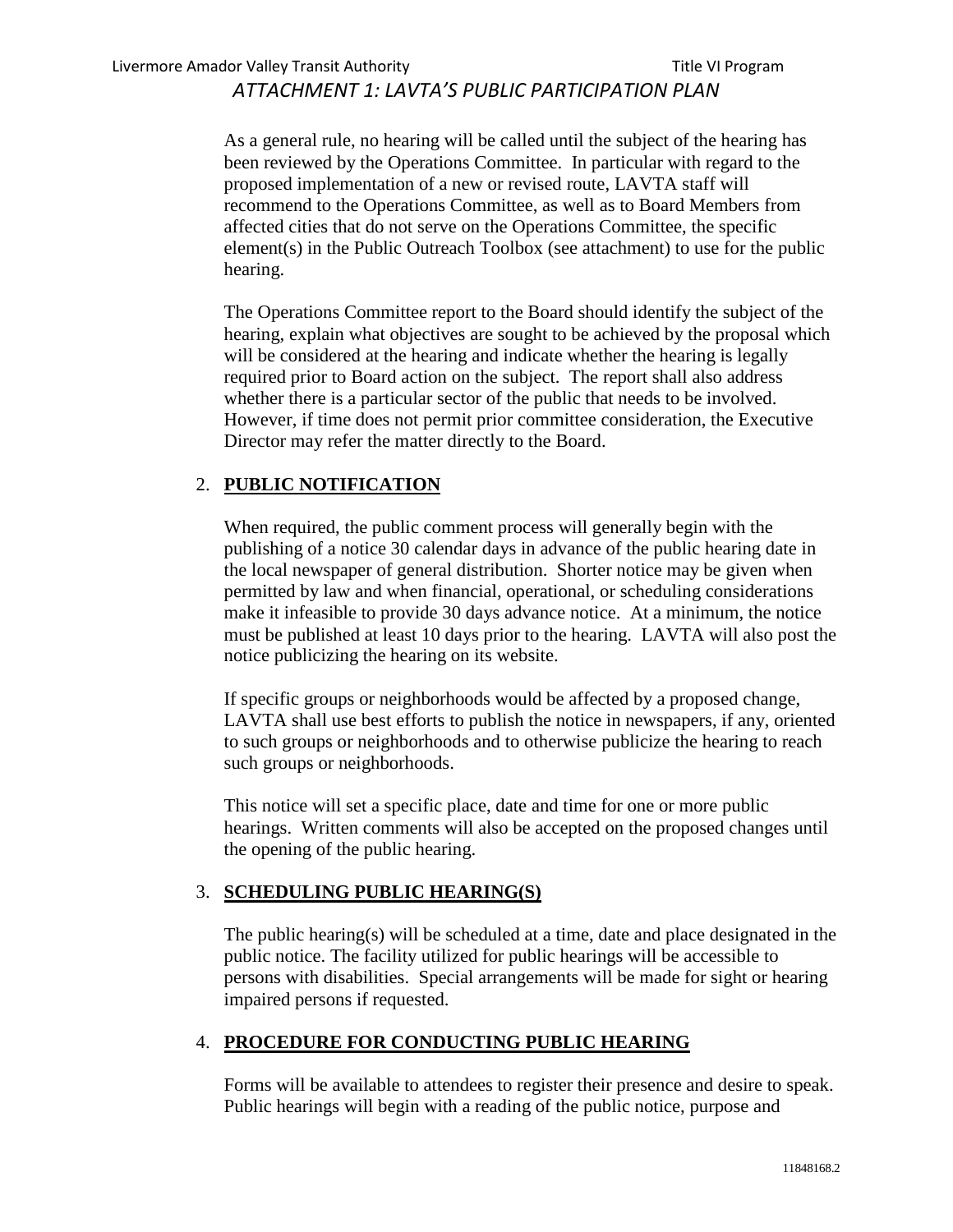# *ATTACHMENT 1: LAVTA'S PUBLIC PARTICIPATION PLAN*

proposed action which necessitated the public hearing. After an explanation of the proposed action is completed, the public will be invited to offer their comment. Limitations may be established on the length of oral presentations in order to afford all members of the public a reasonable opportunity to speak. After all registered persons have commented, a final opportunity will be offered for any additional public comment. This offering will precede the close of the public hearing.

At the close of the public hearing, it will be announced where the item will next be heard, either before a committee or the Board. At the subsequent committee or Board meeting, the Executive Director will provide a report summarizing and responding to key comments made by the public.

#### 5. **ADDRESSING PUBLIC COMMENTS RECEIVED**

All relevant comments received verbally or in writing at a public hearing, or as otherwise conveyed to LAVTA prior to the established deadline, will be entered into the public record of the comment process. Additionally, comments regarding route changes submitted by the public subsequent to the last service change shall be entered into the public record. Subsequent to the public comment period, staff will evaluate and analyze all relevant comments received and prepare a written summary report of significant issues raised during the public comment period for consideration by the LAVTA Board of Directors.

## 6. **SUBSEQUENT BOARD CONSIDERATION AND ACTION**

Consideration of and action on all fare increase or major changes in service held at a subsequent committee or Board meeting after the public hearing shall not require further published notice. Notice of the agenda of such committee of Board meeting shall be provided in accordance with regular LAVTA procedures.